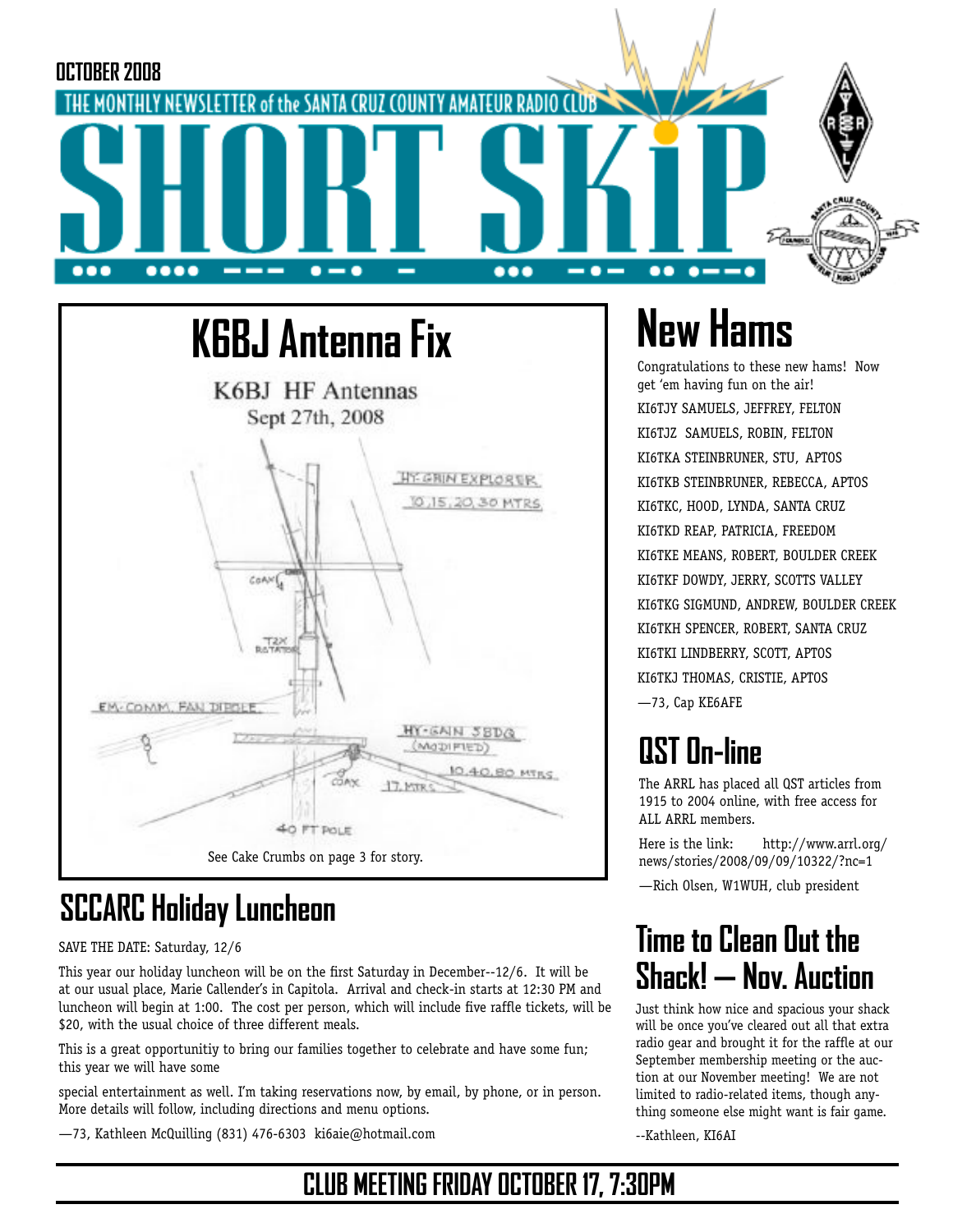#### **2 OCTOBER 2008**



#### CAKE bakings Sept 13

Much topical variety of CAKE was consumed as usual at Gigi's on Sept 13th. Jeff KG6YPS reports great progress on his 2 element Yagi for 20 meters using software design tools and an antenna analyzer. We responded to some questions on construction. The most curious item was provided by our President W1WUH. Our guessing champion Eric K6EP was right on target (pun intended) in claiming it to be a proximity fuse for a warhead. Richard gave us great detail on how this amazing device used Doppler shift at VHF and hedescribed its important role in WWII. Other curious items were provided by Don K6GHA our VP. These include some 1930 vintage items of Western instruments. See if you can determine the from the image in the next issue of Short Skip how zeroing the direct reading Ohmeter was done.

Ron W6WO congratulated Reed N1WC on his discovery of a new rare element he calls Unobtanium ! Ron showed a beautiful homebrew dummy load on loan by Rene K6XW. Eric suggested that power dissipated in a dummy load could be used to run a fan. The punitive price of printer ink was bemoaned and while less expensive black may be OK the same is probably not true for colors.

A well-known personality Gordon West will be here on October 19 and he intends to visit the HF station at the Vets building. Watch for more details on his plans.

Ron mentioned a type of hearing aid that can be tuned to a persons actual needs via on-line software. According to Cap KE6AFE there is an implant designed to relieve back pain in much the same way. I wondered what other physiological short comings might be enhanced in this way. Are we likely to become "Software Defined "people?

How to decide what can be removed from a cluttered hard drive brought out some novel ideas. Marc W6ZZZ finds it helpful to use Google to dig out info on mysterious items

We discussed the work TBD on the beam, dipole and coax systems at the K6BJ HF station. The September 27 CAKE session will be devoted to this but in addition we plan

to make a survey of the required efforts and resources by meeting on-site on Sept 20th at 10:00. Come join us on one or both of these dates as we need both brain and brawn

Unless you have nothing to say please consider writing up something for Short Skip

CAKE and Donuts September 27th

The morning of this unusual CAKE meeting for me began 8AM with the cultural experience of a first visit to a donut shop. Hey I arrived here only 33 years ago and these things take time! Arriving soon after at the Club shack I found Mike W6YDG with his BIGGGG bucket truck. A few minutes later Tom WB9VXY arrived complete with climbing gear and a hard hat. Allan AF6BO then showed up with the details of the modification to add 30 meters to the 10,15 and 20 meter bands covered by the beam. By the appointed hour of 9:30 we had the beam on the ground just as many others arrived. After a brief overview two teams were formed; one to dismantle the beam and the other to construct the new multi-band dipole.

Work progressed so rapidly it seemed at one point that we may be finished by noon. Not So - nothing is as easy as it looks and everything takes longer than you expect is as true as ever. The beam was in remarkably good condition but it is quite complicated so dismantling, cleaning and de-oxidizing all the connections required a lot of time and effort. Similarly the modification to add the 30 meter band took a lot of care and time. At one stage 6 team players were busy re-assembling and measuring under the watchful eye of Allan who had the detailed drawings to follow

By mid afternoon we were ready to see how it was behaving and Mike lifted it up about 10ft above ground so that Ron could make a sanity check using an Autek analyzer. As the results came in I felt spirits sagging as clearly all wasn't well. We deduced that most likely something may be wrong with the driven element. We tried a few times to see the effects of minor adjustments before concluding these were not at the root of the problem. Allan then proceeded to examine the way the critical traps were installed. It turned out that those for 20 and 15 meter had been interchanged. With renewed confidence up she went again and immediately we saw good numbers and with a few more ups and downs we had it nicely trimmed on all bands. All this time poor Mike was sitting aloft in his bucket.

Off to the side we had Jeff KG6YPS wiring up the T2X rotator, donated by W6YDG. George W3AB was busy putting coax connectors on the 100ft of brand new LMR400 so generously donated by Tom AE6XQ who also donated the 8ft extension mast. The beam team included Don K6GHA, Chris KG6DOZ, yet another Dave KD6CYC, Greta KI6NTL. Roy KF6KVD, Rich W1WUH and Kerry soon to become K6RRY

While all this was going on the other team was busy constructing the wire dipole to cover 10,17, 40 and 80 meters. The alumoweld wire of this antenna has a distinct aversion to being straight but this challenge was overcome by the combined efforts of David WS2I, Rich KI6LQL, Dave KE6HQZ and Roy KF6KVD. When aloft, measurements showed that on all ands it was OK except on 80 where it resonated in the band but the VSWR was 3.0:1. This calls for some more experimentation and anticipating this we had put pulleys in place at each end and in the center. I used the coax from the previous 80meter dipole but it really needs replacing.

We must recognize the contributions of other items from David WA6NMF and Jim WB6YAM- thanks to you both. Several others donated sufficient cash to cover the light duty refreshments and I personally enjoyed my sandwich lunch provided by the club

It had been a very long but rewarding day and as it was wrapping up at 5:00 PM I selfishly left others to deal with the trash.

In closing if I have overlooked anyone please accept my apologies and once again we can express our sincere appreciation to the key actors in this drama W6YDG, AF6BO and WB9VXY

Watch the next Short Skip for pictures and diagram of the resulting antenna arrangements

I have already been asked what projects come next here's what come to mind.

Fix the Club coffee pot that let us down so badly

Deal with the entry coax in a pro-amateur manner

Once and for all clear out ALL extraneous items

Provide remote control of antenna switching and rotation

Sincere thanks to all of you

—73 Ron W6WO

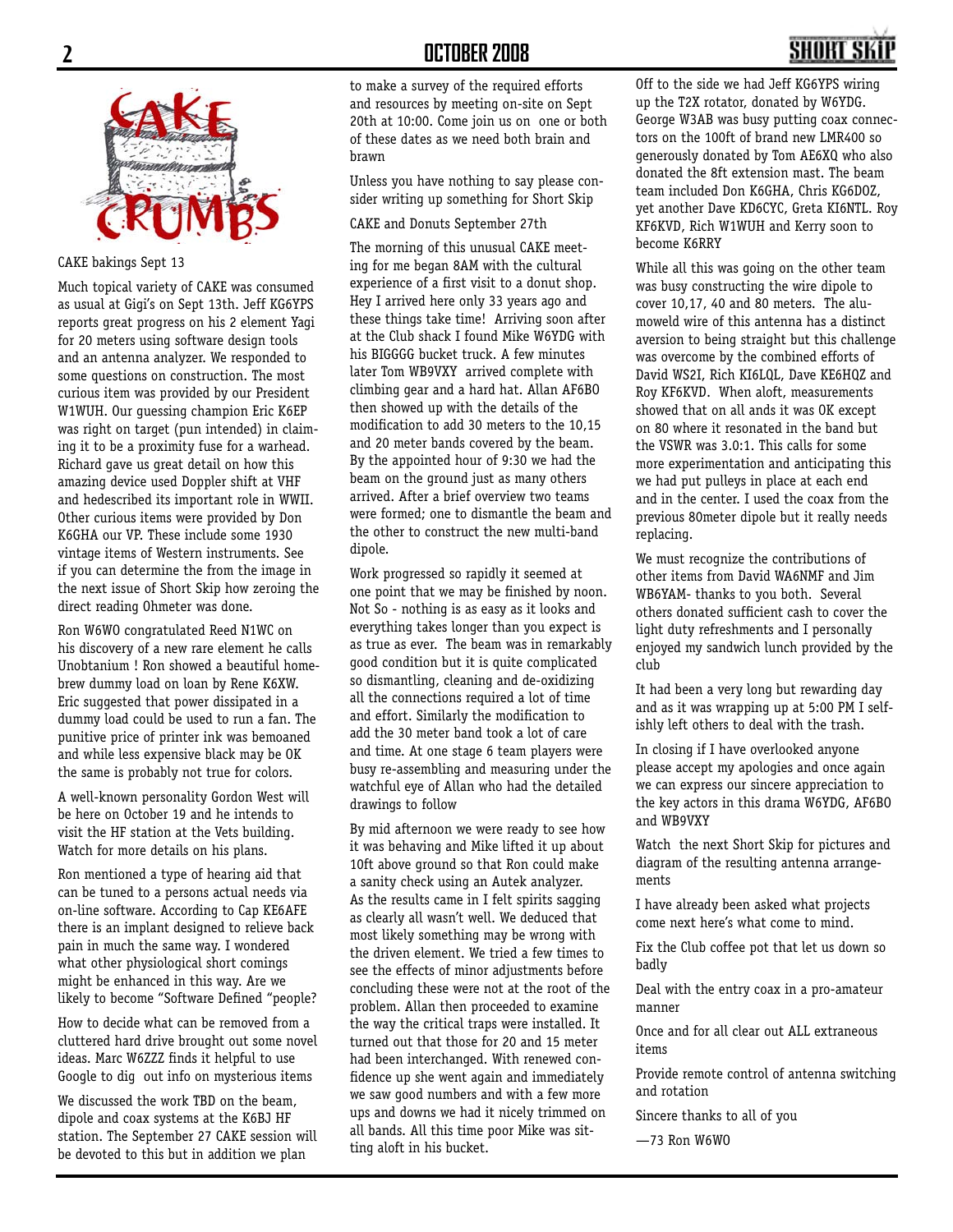

Mike W6YDG and his truck



Rotator workers



K6BJ beam coming down



Delicate work



Allan Handforth, AF6BO, performing his high-wire act on September 20, 2008 installing the new yagi for the Watsonville link. Allan put on an amazing exhibition with his prowess and endurance!

—Warren, AC6IZ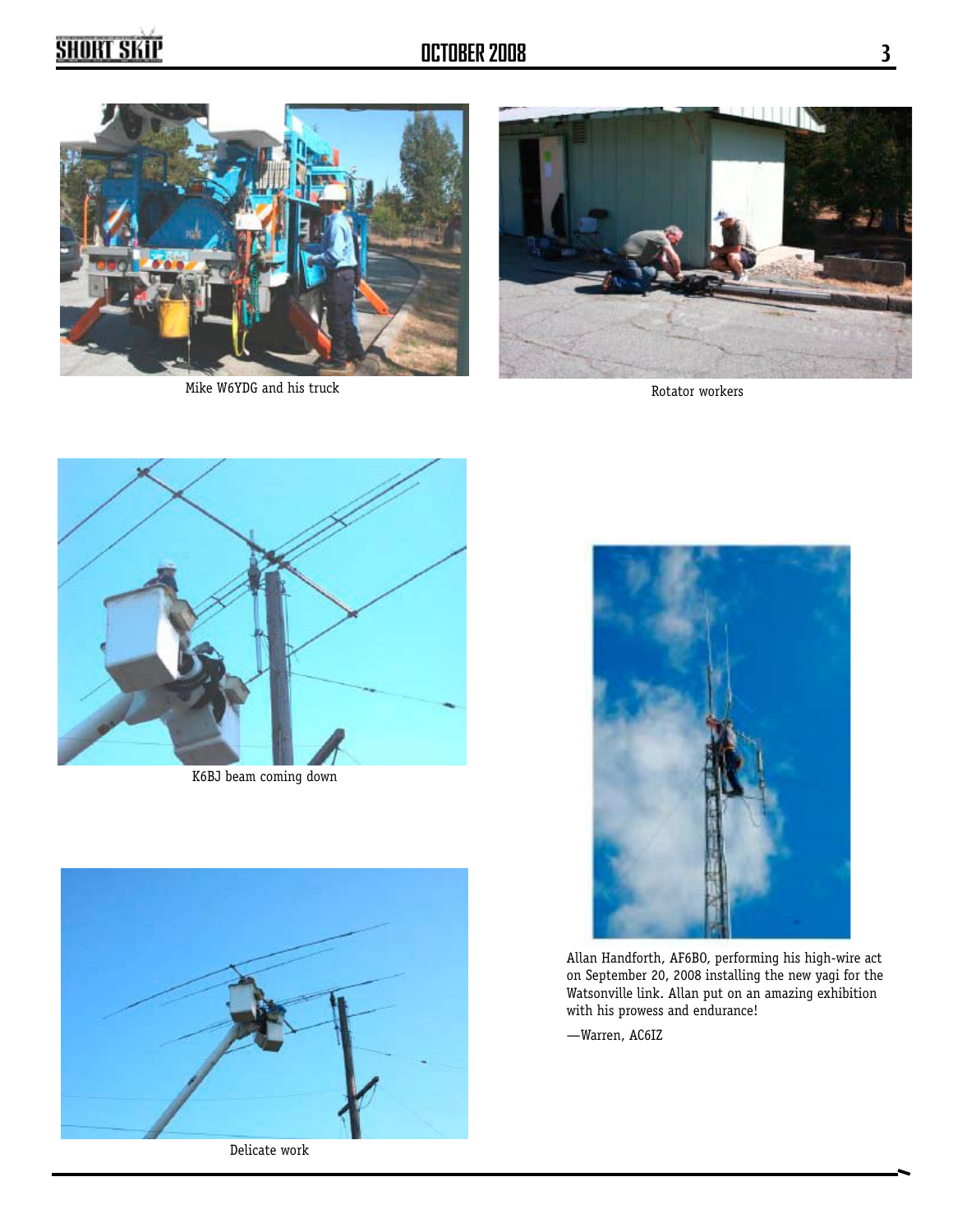



Dipole consultants K6BJ dipole construction



K6BJ beam construction



Beam going back



Up she goes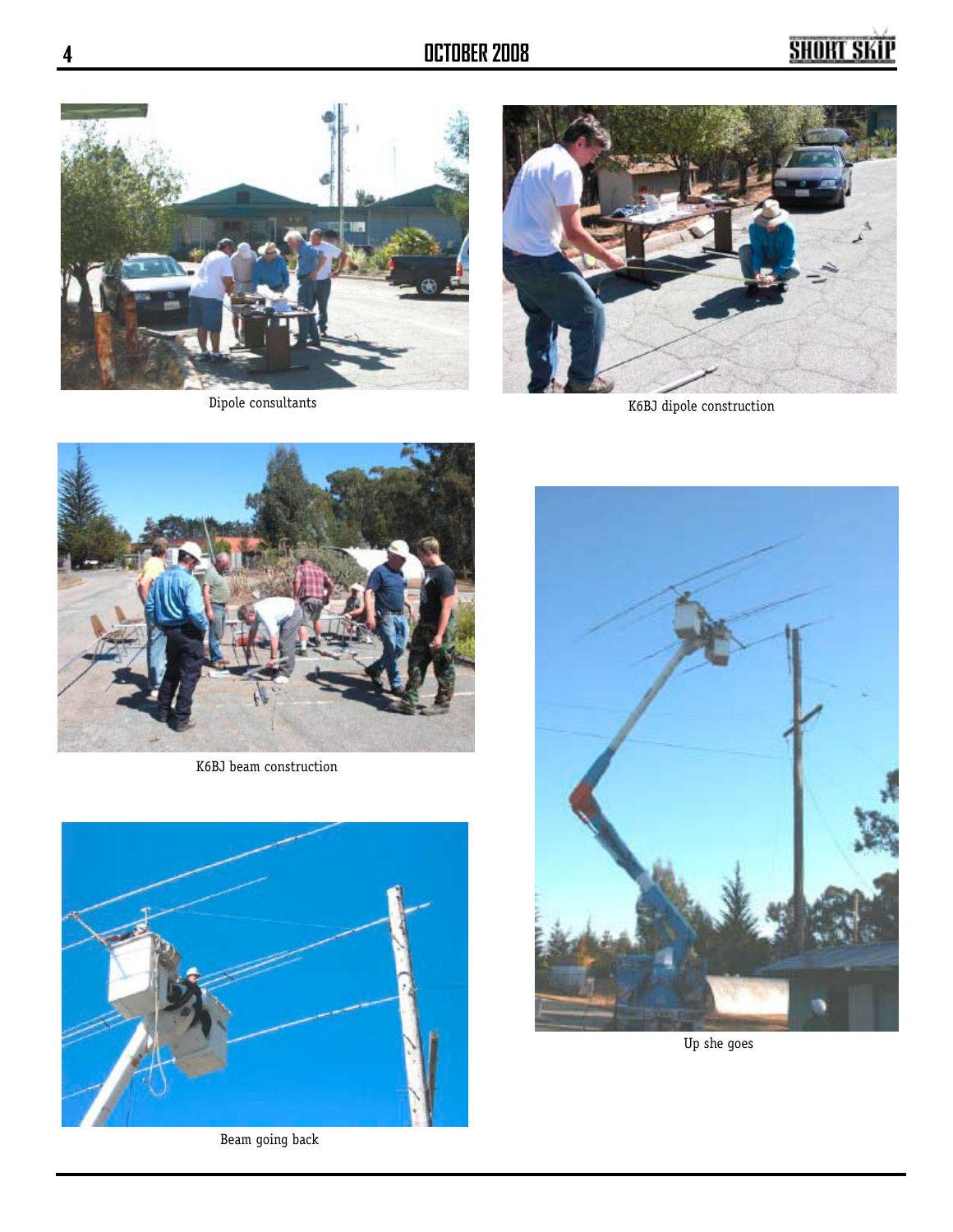### SHORT SKI



By Art Lee WF6P CHATTE)

Last Wednesday night ten of us boarded the 34 foot sailboat *Misty* for the Wednesday Beer Can races. A welcome new crewmember was our very own editor/publisher of Shortskip. Ron, K6EXT, came on board to help with the sails and to enjoy the evening afloat. As is our norm, we stayed clear of other racing boats (to avoid collisions!) and came in, by design, as the last boat on the Bay. It is fun to sail around the Santa Cruz Wharf and Boardwalk at night. We get to look at the folks eating at Gilda's and other restaurants, they in turn, watch us.

I just received a nice newspaper article from club member Patrick Henry, WA6PKM, living in Gold Beach, Oregon. The piece describes the Sept 9th, 1942 attacks on our coast by a Japanese seaplane launched from a submarine. The aircraft, a Yokosuka E14Y1 was transported on deck in a tube, taken out and reassembled. Pilot Nobuo Fujita and crewman Shojo Okuda dropped fire bombs on the wooded Oregon coast hoping to start large forest fires . They made two such flights but neither bombing raid produced fires which were of any consequence. Unexploded incendiary pellets from 162 pound bombs were found by fire fighters. The actual site is close to Brookings. Pilot Fujita returned after the war and presented the city with his 400-year-old samurai sword, which he carried on the flights. While I was aware of Japan's wartime incendiary balloon project, I was unaware of these bombing flights. Both events were kept secret by the US government during the war.

From the volume of emails received, club members have been hard at work building up communications capabilities of our repeater shack. Thanks gang, we all appreciate it. Classes for Tech licenses have been successful with new hams being welcomed into the fraternity; additional testing for licenses are scheduled. Somehow, I missed the last club meeting. It's always good to have an eyeball QSO with everyone. (I think I fell asleep after the evening election news)

Did receive an email from Hank Bond, KG6EE. He had been in the sick bay when his defibrillator started giving him prob-

### **What is this:**



An Iraqi IED Shaped charge? An IED Shaped Charge test Target? A bullet proof vest test article? Special unobtainium Armor Plate? Hint: It is not a Ruse. It was developed by Mr Ruze. OK OK…

This is a parabolic reflector test article to prove the math for determining how real parabolic dishes degrade from their theoretical gain vs diameter, when surface errors are included. With some "calibrated dents". Mr John Ruze, in the 60's studied this very relevant phenom, and developed the math to predict how the gain and patterns of Parabolic dishes deteriorate when the frequency/wavelength of use gets larger/smaller than the imperfections in making the dish.

We have to look at this at Jamesburg, because the dish is not perfect, in fact, sloppy by today's standards.

We found that the dish surface "dents" at Jamesburg are about 40 mils, about 2 credit cards thickness. Not bad for 100 ft, 300 tons of dish. If we want to do Moon Bounce or other things up in the  $\times$  band or higher. Turns out there is so much gain, that even at the higher frequencies the degraded gain leaves huge amounts of gain left over….So we can do moon bounce easily in the X band or higher, with the C Band dish.

If anyone wants detailed information, I can send some papers published by Mr Ruze in the 60s that will explain.

—Best, 73, de Pat AA6EG

lems. He went to Stanford Medical Center for a replacement (his #3). It had something to do with his battery having been dead for about a year. Hank is home and his condition improving.

I'm reading a book, The Coastwatchers, by Eric A. Feldt. Donna found a yellowed paperback copy at the Goodwill for a quarter. Teams of Australian radio operators fought the hardships of jungle living to observe the movements of Japanese

shipping off the island of Guadalcanal and others. They had to drag heavy transmitters and receivers, a gasoline engine driven power supply and the necessary petrol (an Australian writer) over hostile terrain. It took several carriers to transport the equipment. This was done while evading Japanese soldiers sent to eliminate them. The Japanese radio operators homed in on outgoing signals and tracked down many of the teams with disastrous results.